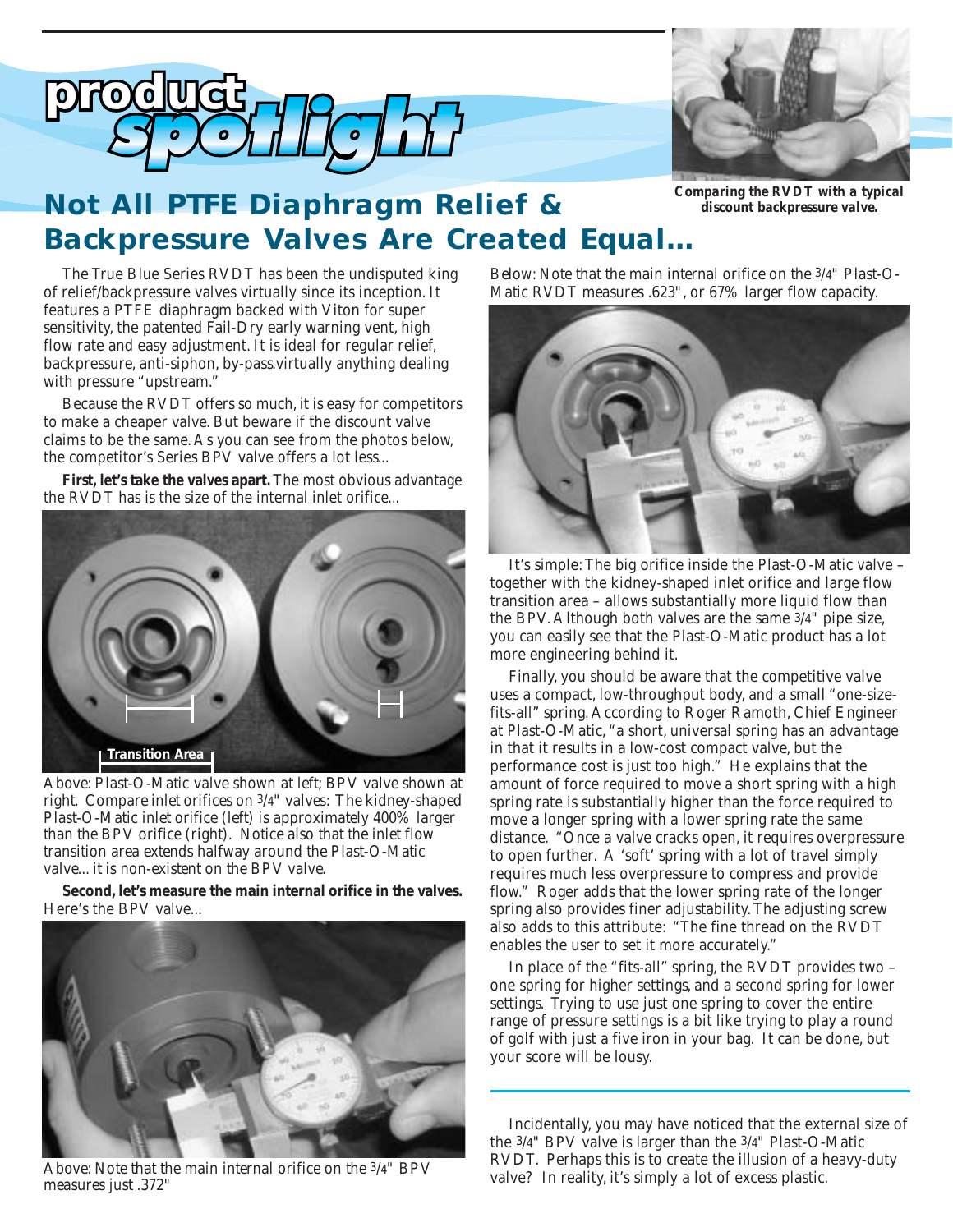

**SUPPLEMENT/CATALOG RV**

# **Plast-O-Matic Product Comparison**

## **PTFE Diaphragm Backpressure Valves Continuous Flow Performance Curves**



### **TEST PARAMETERS**

Inlet Pressure: Variable Set Pressure: 30 PSI Media: Tap Water Temperature: 65°F (18.5°C)



Curves show substantial differences in flow rates between backpressure valves. In most cases, the competitive valves require extreme overpressure and added wear-and-tear on the pump to achieve flow rates of the Plast-O-Matic RVDT.

*NOTE: All data for these curves was collected from actual flow tests at Plast-O-Matic Valves, Inc. in Cedar Grove, NJ. The measuring equipment used was the same for all valves tested, and the relative results between different models are considered to be an accurate portrayal of the data recorded.*

# PLAST-CANATIC VALVES, INC.

1384 Pompton Avenue, Cedar Grove, New Jersey 07009-1095 (973) 256-3000 • Fax (973) 256-4745 • www.plastomatic.com